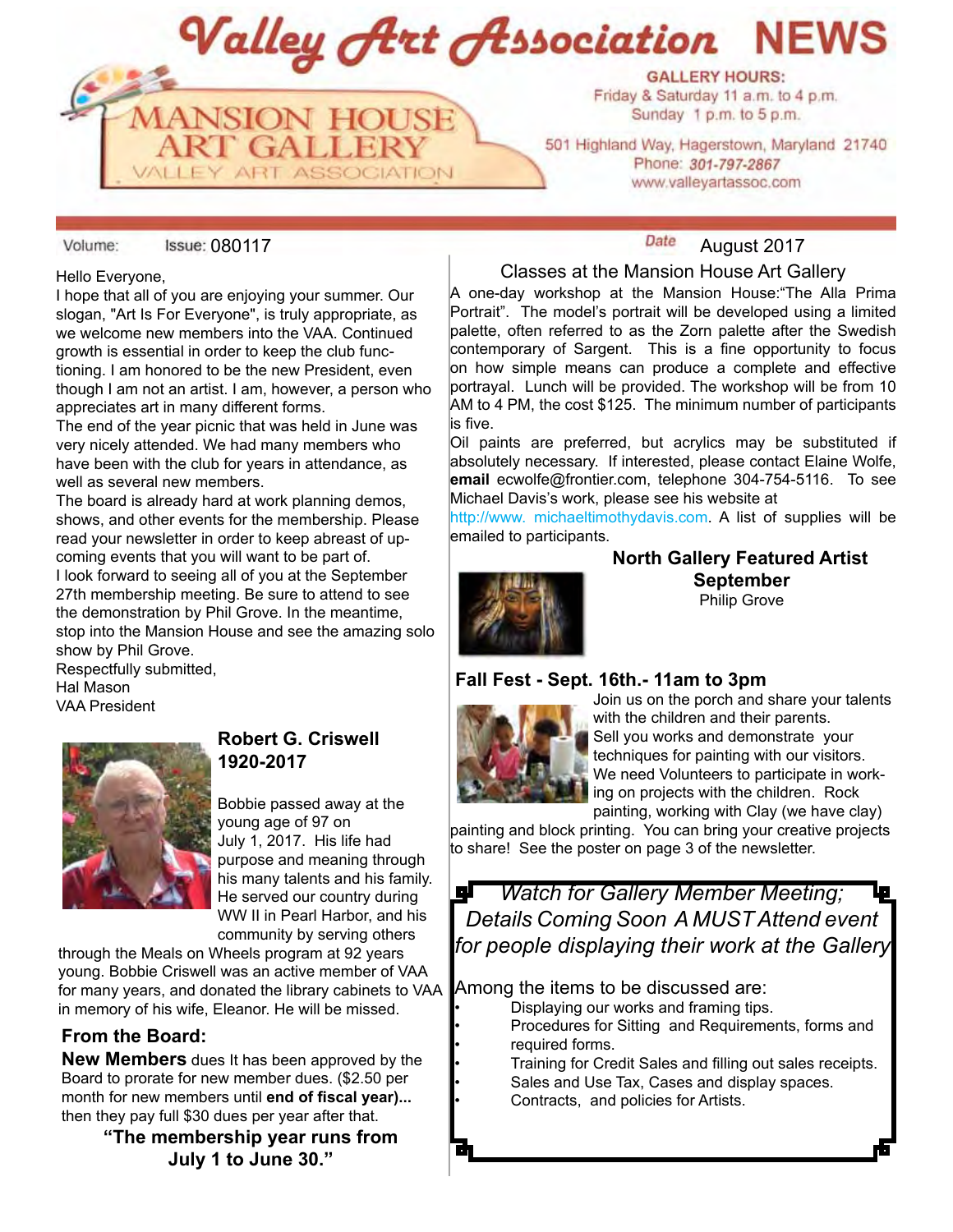# Art off of the Hill!

Artists' Call at Maloos Restaurant at Park' "Circle Display your art for sale." "Contact Marilyn Eavey at 301-393-8512 or Email" Raweavey@aol.com for more information and to sign up for next quarter."

"Donna Bingaman Oil and Acrylic Painting" "Classes Wednesdays from 12-3pm. All Skill levels Welcome."

"42 W. Main Street. Waynesboro, Pa. \$15, per class. Focus on drawing, tonal values and color in your art work. Easels, tables and chairs are available. Bring your choice of photo and"

"More information or to sign up call Denny or Donna Bingaman 717-762-8394."Email us at: artsyfolks@embarqmail. com. You are welcome to stop in at 42 West Arts.

# **Subject: The Artist Connection**

The Artist Connection Monday August 14 from 6:30-8:30 in GALLERY 50. 7pm.

NEW for SEPTEMBER ONLY--- NEW DAY AND **OCTION---**

"Rodney Clark Photography and Gallery 35 East" September 18, 6:30 -8:30

35 East Main Street, Waynesboro, Pa.

Please join in to share new projects ideas, news, information and show details. Everyone is welcome to attend and invite your artist friends. Snacks are welcome, we share our wine, and treats yours are always welcome. Thanks and looking forward to seeing all of you,

Marjorie Tressler

Fritz Briggs Watercolor Artist Workshop

Plain Air Painting Tuition \$165. September 18-22nd Contact: Virginia Hair to register: 717-762-3677

Fritz will be demonstrating watercolor techniques at Wayesboro Studio Club meeting Tuesday, September 19th at 7PM, at Church of the Brethren, 117 South Church Street Waynesboro, Pa.

# **Coming Special Events & Trips**

On Wednesday, July 12, Elaine Wolfe went to see two exhibitions at the Museum of Shenandoah Valley in Winchester:

"Art and the Animal", the annual exhibition of The Society of Animal Artists, and "This must be The Place", "The

Art of Landscape". On Wednesdays, it turns out, entry to the MSV is free.

On Wednesday, August 30, she plans to go again and is willing to transport others to and from the Mansion House to the MSV. If interested, please email her at ecwolfe@ frontier.com.

The "Art and the Animal" exhibition has some exquisite work in a variety of mediums, oil, acrylic, scratchboard, graphite, bronze and more. The landscape exhibition is modest in scope but has beautiful small works by Whistler (pastel), Constable, Heade, Kensett, Guardi, Gainsborough, Cropsey and Corot.

#### **Bus Trip**

The Valley Art Association is joining up with the Washington County Museum of Fine Arts(WCMFA) to make a bus trip to the National Gallery of Art in Washington, D.C., to see the "Vermeer and the Masters of Genre Painting" exhibition, which is showing from October 22 - January 21. Donna Rastelli of WCMFA will contact Elaine Wolfe of Valley Art as soon as details of the trip have been established - date. timing, cost, etcetera.

So far we have seven people who have expressed interest. Elaine is acting as the Valley Art contact person for the trip; she will forward the details to the interested parties as they become available, and will also send the membership updated information.

Contact Elaine at: ecwolfe@frontier.com, telephone 304-754-5116.

#### From Ron Lytle

You're invited to participate In the annual "Family Art In The Park" Aug 27th

Doubs Woods Park Noon until dusk. We're seeking artist who like to

- Offer-work-shop or
- Demonstrate work
- Sell your art.

November's featured Artist In North Gallery

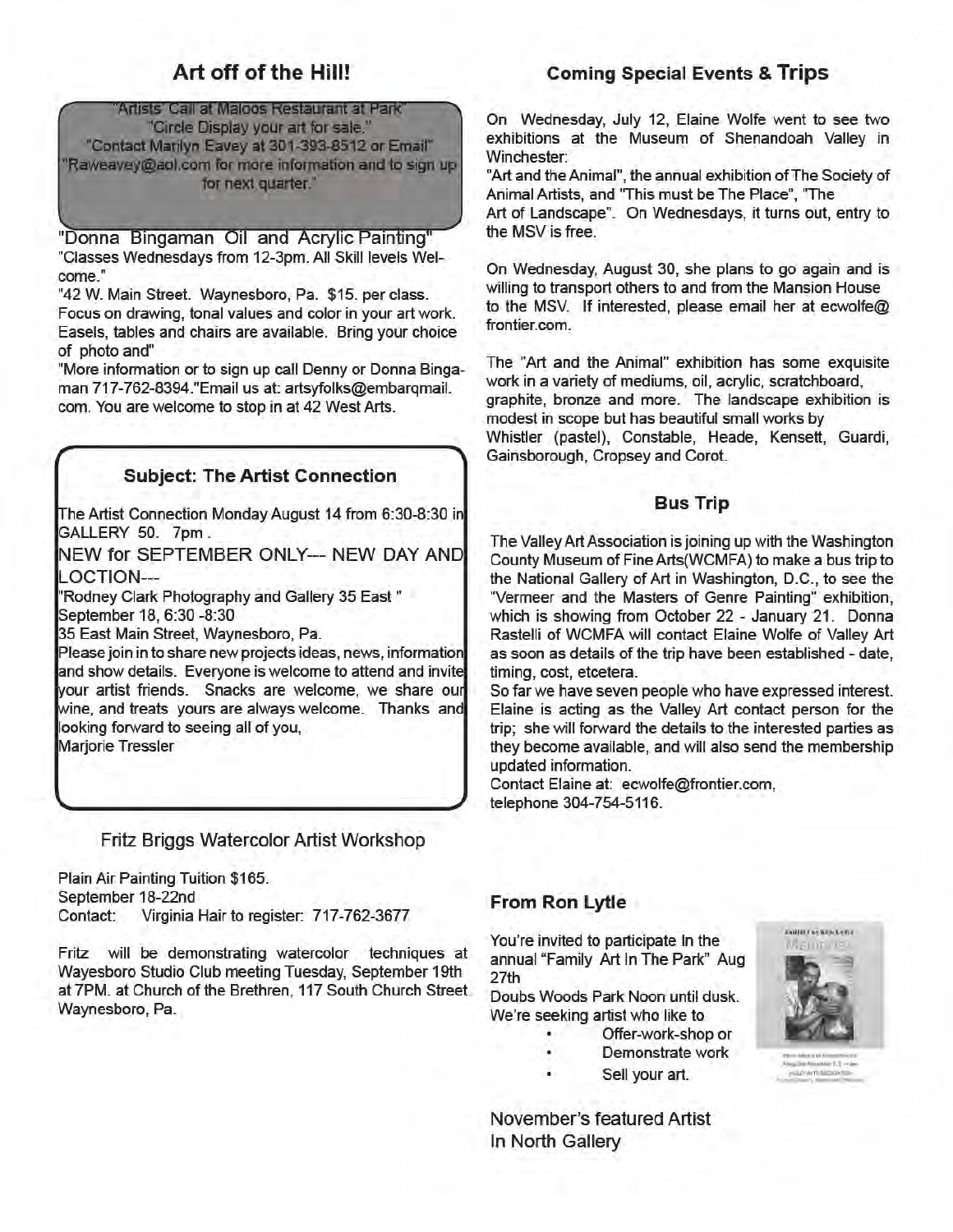# **WE WANT YOU!**

Valley Art needs people for committees. In order for our operation to be a success we need your help! Most of these are not a long term commitment. No heavy lifting when we all participate and become a part of the VAA team.

Let someone on the board know if there is something you would like to do!

#### **Events Planning:**

We need people to work with ideas and implementation of social events for our club, as well as coordinating with the city and our local community events.

**Exhibitions:** An example is Maryland Eavey who works with Maloo's Restaurant to display artists work. You could work within you local area to discover places to share the art works of VAA members.

**Nominating Program:** Once a year we need people to seek out members who would like to sit on the board of VAA. We want to encourage new faces to participate.

**Hospital Shows:** Currently Lucy Ecker is our Meritus Hospital coordinator. Sometimes she could use a hand! Handling the shows works is a once a month task and it does not take all day. Please let Lucy know if you want to learn more about working on displaying work at hospitals in our area. She is the person to ask!

**Mansion House Maintenance:** Working to schedule and assist with the through cleaning of our gallery. A good way to get to know other members. Cleaning chair rails, door trims, and windows. Other tasks that need to be done on a simi annual basis. You don't have to do all of the work, just work with the Gallery Director to be sure we have volunteers.

**Publicity:** Get the word out, through social media, print media, and work to let people know what is going on.

#### **Membership Phone Tree:**

**Trips and Travels in Art:** Get ideas about trips, classes and such to the board. We want your ideas!

**Workshops and Classes:** Gather, collect ideas from members in our community about people who are teaching art or who might like to teach a class. We have so many talented members in our community.

**Library:** Maintain our library and work to ensure our collection is kept in some type of order. We have a really nice reference library for our members.

Sue Parker has discovered something new for Art Lovers. CLIO app is downloadable from the App Store to mobile devices that assists travelers in locating historical and cultural locations in your location! We are now on the site thanks to Sue. type in Hagerstown MD in the location search and VAA - MH Check out the link for the Mansion House/Heyser family on City Park website.

https://www.theclio.com/web/

Digital subscribers click on link.



Star members!

Les Milburn for painting the front hallway.

Roy Tressler, Hal Mason and Les Milburn and his straps for

transferring the John Heyser painting upstairs for repair. Donnal & Hal for donating a large container to store Betty Holiday paintings. Elaine W. for donating a wonderful new Kodak Printer! and to Hal for making it work like new. Marilyn and Ralph for the lovely new chair and for the book cases in the North Gallery,for replacing our lights with LED lights and for our new OPEN sign.

#### **Congrats to Carol Miller**

She sold a painting at Maloo's Restaraunt.!

**SATURDAY, SEPT 16** Enjoy a Fusion of Arts.<br>Entertainment, and History! FREE ACTIVITIES **10 AM** Hager House<br>Museum of Fine Arts Mansion House 4<sub>PM</sub> PLUS Paddle Boats (\$) ANY Fall Fest and Porchfest converge at Park Circle AW COME FOR BOTH! 12<sub>PM</sub> T<sub>0</sub> 4<sub>PM</sub> **BANDS PLAYING ON PORCHES** along Plistonic South Prospect von. Rain or Shine . Food for Purchase . Transportation Provided between Events facebook.com/PorchfestHagerstown hagerstownmd.org/fallfest

There will be a section showcasing our new members in the next newsletter.